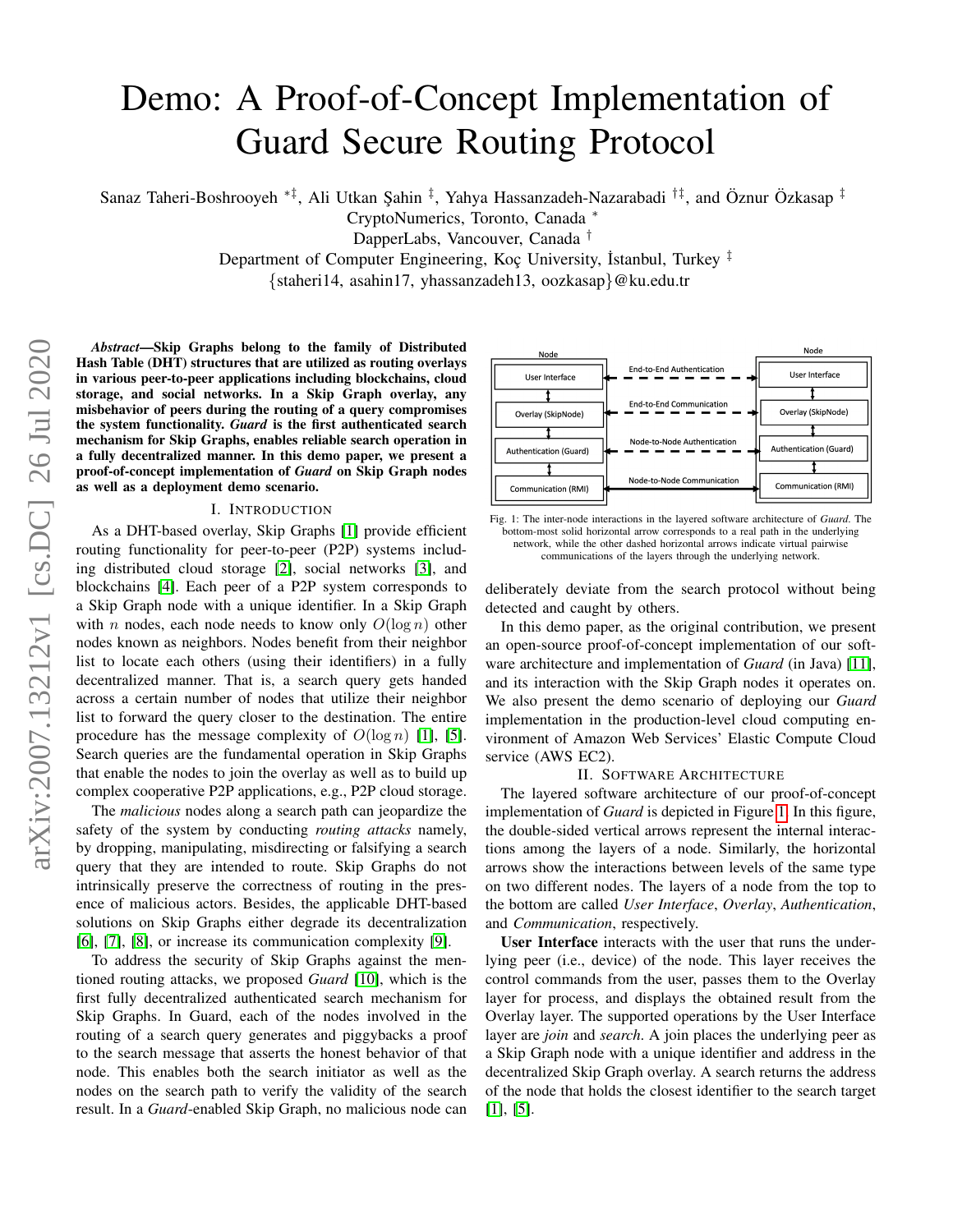Overlay layer implements a Skip Graph node, and provides the User Interface with join and search operations. The join is done by receiving a unique identifier for the target node. The identifier of a peer is the hash value of its (IP) address. The search enables the overlay layer of different nodes to search for each others' identifiers in a fully decentralized manner. As the result of searching for a node's identifier, the overlay returns (IP) address of the node that holds the search result according to the search protocol [\[1\]](#page-2-0), [\[5\]](#page-2-4).

Authentication layer is where the core operational logic of *Guard* resides. It receives an overlay operation (i.e., join or search), generates authentication metadata for it and passes it to the underlying network through the Communication layer. Also, it receives the authenticated messages that are meant for the Overlay layer of the node to route or receive. Upon receiving such messages, it verifies the authentication metadata generated by the *Guard* instance on the intermediate nodes, and passes the message up only if the authentication metadata is validated correctly. Structuring the software of the node in this way, both the overlay and user interface only receive messages and results that are validated against the correct execution of Skip Graph protocols on other nodes.

Communication provides direct node-to-node communication through the underlying network. The Communication instance of each node is uniquely identified by an (IP) address and port number. The Communication layer implements the Java Remote Method Invocation (RMI) [\[12\]](#page-2-11) interface. This enables Communication instance of one node to directly exchange messages with the Communication instance of another node via Java RMI through the underlying network.

## III. SAMPLE DEMO SCENARIO

```
public class Parameters {
  // search queries conducted by each node
 public static final int MESSAGE COUNT = 1000;
  // maximum delay between consecutive queries at
    each node (seconds)
 public static final int WAIT_TIME = 5;
 // payload size of each message
 public static final int MESSAGE_LENGTH = 300;
  // address of simulation CONTROLLER
 public static final string CONTROLLER = <address>;
  // ...
}
```
Listing 1: A sample simulation schema of Guard

Configuration: In *Guard*, a simulation is configured by setting the Parameters class of the nodes. Listing [1](#page-1-0) shows a sample simulation configuration of the *Guard* demo. Each node initiates one search query for a random target within the system (at most) every 5 seconds for a total of 1000 queries. Each query message contains 300 bytes of payload. Note that payload of the messages is distinct than their routing information overhead (routing information are generated based on the path they are taking). To keep track of the simulation state, we define a special process known as the CONTROLLER, which is external to the Skip Graph overlay. There exists only a single instance of a CONTROLLER node for a simulation of *Guard*. CONTROLLER acts as a centralized point of trust that synchronizes the overlay nodes with each other. *Guard* is a fully decentralized protocol that operates on asynchronous communication model [\[13\]](#page-2-12) where there is no known bound over the message transmission delay among the nodes. Nevertheless, we found having a CONTROLLER a convenient solution only to establish large scale implementation of its proof-of-concept over cloud in a reliable manner, as well as closely tracking the simulation performance. Address of CONTROLLER is hardcoded in the Parameters class of each node.

Initialization: Upon running up, each new node initiates the decentralized Skip Graph join protocol [\[1\]](#page-2-0). This protocol enables the node to interact with other nodes of the system in a fully decentralized manner and build up the overlay collaboratively. Once each node joins the overlay successfully, it registers itself to the CONTROLLER. Once all nodes join the system and the Skip Graph overlay is shaped completely, the CONTROLLER starts the initialization phase of *Guard* [\[10\]](#page-2-9) on each node. During this phase, the Skip Graph nodes construct the authentication metadata, which is later on frequently utilized to authenticate the search queries they route. It is worth noting that the original solution of *Guard* [\[10\]](#page-2-9) assumes no churn in the Skip Graph, i.e., once a Skip Graph node initiates the join protocol, it remains available the entire time and does not go offline or fail [\[14\]](#page-2-13). We will address handling churn for *Guard* in our future works.

Experiments: Once the initialization is complete, CONTROLLER broadcasts an *experiment request* message to every node in the system. For the sake of demonstration and to perform a fair comparison, each node performs 1000 pairs of searches during this time upon receiving an *experiment request* message. The value 1000 corresponds to the MESSAGE\_COUNT field of the configuration file in Listing [1.](#page-1-0) In each pair of searches, the node chooses a random identifier uniformly as the search target. It then performs an unauthenticated search followed by an authenticated one. As there is no churn in the system, both searches follow the same search path. Note that *Guard* has provable security in the presence of malicious colluding adversaries aiming on breaking the authenticity of search proofs [\[10\]](#page-2-9). This implies that no probabilistic polynomial node on a search path can deviate from the search protocol while successfully forging a search proof that covers up for its deviation. Hence, at the level of the proof-of-concept, having the searches in pairs of authenticated and unauthenticated ones provides a fair comparison of the time overhead that *Guard* applies to make the searches authenticated. To avoid congestion, however, each node waits between conducting every two consecutive pairs of searches for a period that is uniformly drawn between 1 to 5 (i.e., WAIT\_TIME). This phase is complete when every node performs the assigned 1000 pairs of search queries and receives their results.

Measurements: Once the Experiment phase is over, Controller collects the log file of every node and merges them into a single file. The individual log files of the nodes contain all the details of every event that has happened in